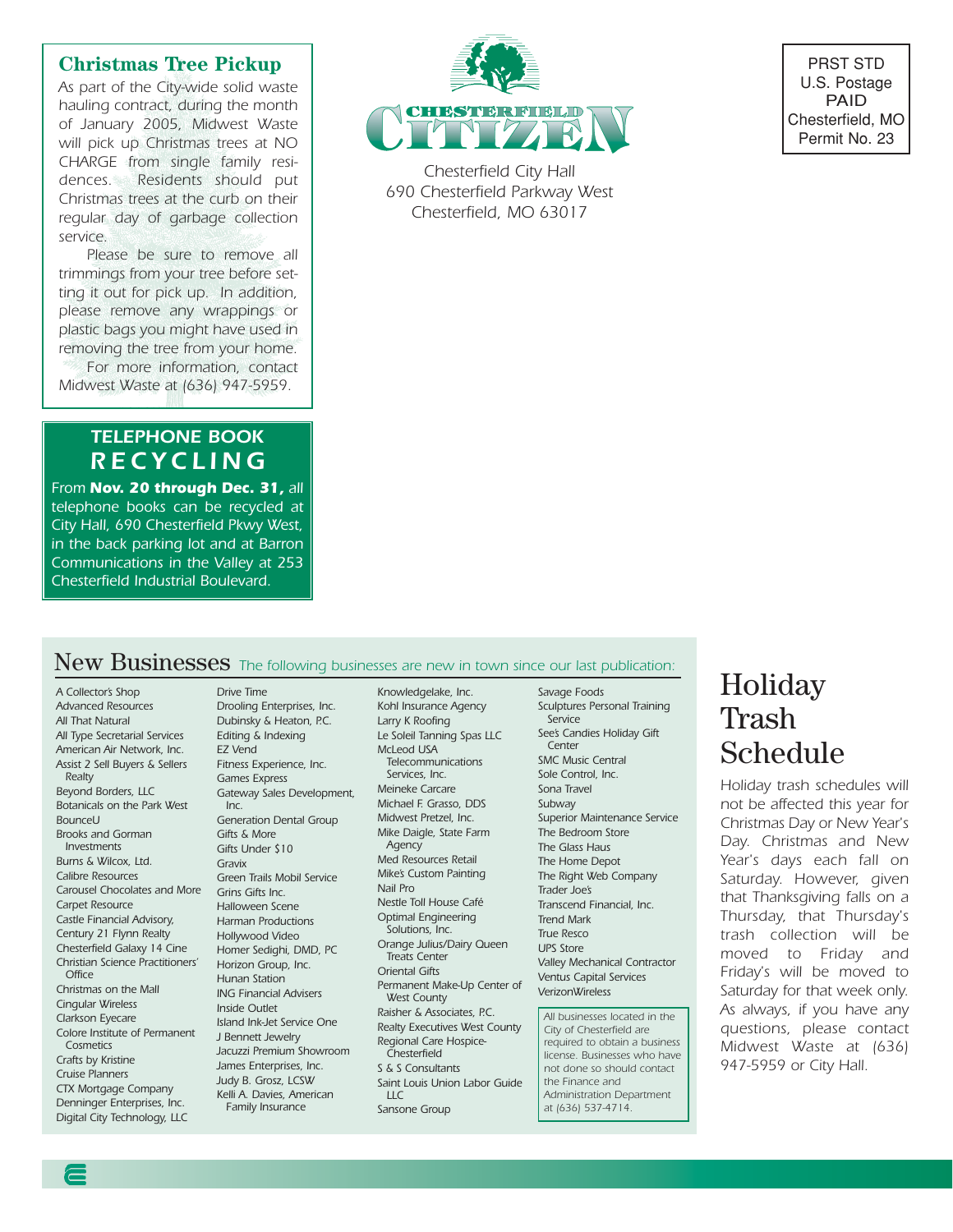

### QUARTERLY PUBLICATION OF THE CITY OF CHESTERFIELD **December 2004 www.chesterfield. mo.us Volume XVI, Number 4**

### **Elected Officials**

**Mayor** *John Nations 636-537-4706*

### **Councilmembers:**

**Ward I** *Barry Flachsbart 314-434-0471 Jane Durrell 314-469-1439*

**Ward II** *Barry Streeter 636-537-0261 Bruce Geiger 636-532-9661*

**Ward III** *Dan Hurt 636-532-2035 Mike Casey 636-532-7116*

**Ward IV** *Mary K. Brown 636-532-0833 Connie Fults 636-537-5269*

*-Seniority by Ward-*





# Candidate Filing for Municipal Officials Begins Dec. 14

*n Tuesday, Dec. 14, at 8 a.m., candidate filing for the Office of Mayor and the Office of Councilmember in each of the four Wards will begin in the Office of the City Clerk, 690 Chesterfield Parkway West. After Dec. 14, hours for filing during the candidate filing period will be 8:30 a.m. – 5 p.m., Monday through Friday. Candidate filing* will close Tuesday, Jan. 18, 2005 at 5 p.m. The election will be held April 5, 2005. **O**

#### *QUALIFICATIONS*

*Qualifications for Mayor require the candidate to be at least 30 years of age prior to taking office, a citizen of the United States and a resident of the City for two years prior to the election.*

*To run for a seat on the City Council, candidates must be at least 21 years of age prior to taking office, a citizen of the United States, a resident of the City for one year prior to the election and a resident of the Ward from which they are to be elected for six months prior to the election. For additional information, please call the City Clerk at (636) 537-6715.*

![](_page_1_Picture_17.jpeg)

*To be able to vote in the April 5, 2005 municipal election, you may register at City Hall, any county public library or state motor vehicle registration offices. Registration forms can be mailed to you by calling City Hall at (636) 537-4000. The deadline to register to vote in the April 5 municipal election is March 8.*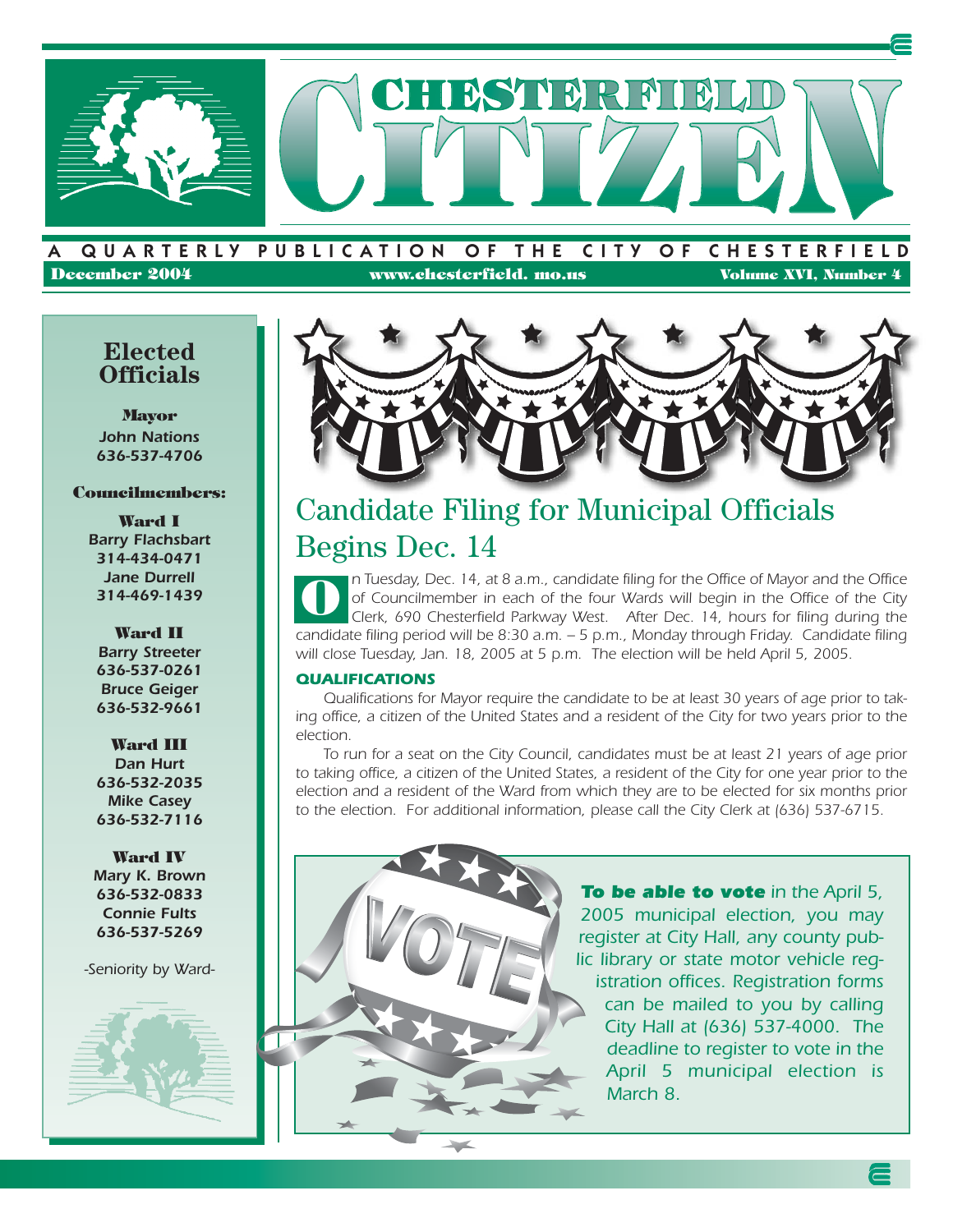# **From the Mayor**

*n Election Day 2004, Chesterfield voters turned out in strong numbers to express their preferences for candidates and issues at the national, state, and local levels. I have long believed that you can measure the strength of a society or a community by looking at the proportion of it which takes an interest in, and lends their time and efforts to public and community affairs. It is this involvement here in Chesterfield that has inspired me over the years to give Chesterfield the motto of being "The City of Volunteers". Every strong and successful community has as its foun-***O**

**"Every strong**

**community has as its foundation** 

**an interested** 

**citizenry committed** 

**to an ever-**

**improving**

**quality of life."**

**and successful**

*dation an interested citizenry committed to an ever-improving quality of life.*

*The strong turnout of registered voters in November was truly historic. Nearly 85 percent of the registered voters in Chesterfield went to the polls. It is our understanding that the 29,001 voters who voted in the November election is the highest number of Chesterfield voters ever participating in an election. Further, voter registration efforts resulted in*

*about 2,000 more registered voters in November than in the August primary just three months earlier. It is a great sign of our civic strength that so many of our citizens are taking part in elections.*

*The issue that Chesterfield had on the November ballot was Proposition P, which was approved by the voters. Proposition P is an important quality of*

**2**

*life issue which establishes a one-half percent sales tax, all of the proceeds of which received by the City will be dedicated exclusively to parks and recreation facilities and programs in the City of Chesterfield. On a broader scale, the portion of the proceeds dedicated to the operation and maintenance of the park facilities also allows your City to continue to provide the high level of quality services you have come to expect.*

*With the passage of Proposition P, we are already finalizing plans for certain improvements to our parks facilities so that you may begin to see immedi-*

> *ately the benefits of your tax dollars and the fulfillment of the expectations raised during the campaign. While the calendar turns to December and the cold weather is now upon us and it is easy to turn our attention away from parks and outside recreation, your City Council, Staff, and I will be working through the long winter months so that the proposition you passed in November will begin to show*

*some of its benefits when the warm weather returns in the spring. Each aspect of Proposition P will be addressed simultaneously.*

*At the Chesterfield Valley Athletic Complex, we will begin construction of additional playing fields and parking areas to accommodate the literally thousands of children and adults who participate in events at that facility,* *which is becoming widely known as one of the finest in the region. These improvements will also allow us to*

*expand the availability of the Complex to accommodate youth football, in addition to the extensive and expanding soccer, baseball, and softball leagues.*

*We will begin construction of the trail system throughout the City, which will connect the neighborhoods with the "Pathway on the Parkway" (around the Chesterfield Parkway) and with the trail system which will extend on the new levee in the Valley, and ultimately with a trail system which will connect Chesterfield with the Katy Trail in St. Charles, as well as the Cities of Maryland Heights, Hazelwood, Florissant, and St. Louis along the "Great Rivers Greenway".*

*We will be looking to purchase some targeted remaining land in our neighborhoods in an effort to preserve green space and hopefully establish some "pocket" parks around the City. The ability to continue our high levels of service that you have come to expect, as well to improve our parks and recreation facilities and programs is possible only because of the support of Proposition P, and it is our pledge to you that we will be working everyday to return to you the benefits which your votes and your tax dollars have supported. It is all part of my continuing pledge to each of you that we are working everyday to make Chesterfield a better place to be.*

Samuela lea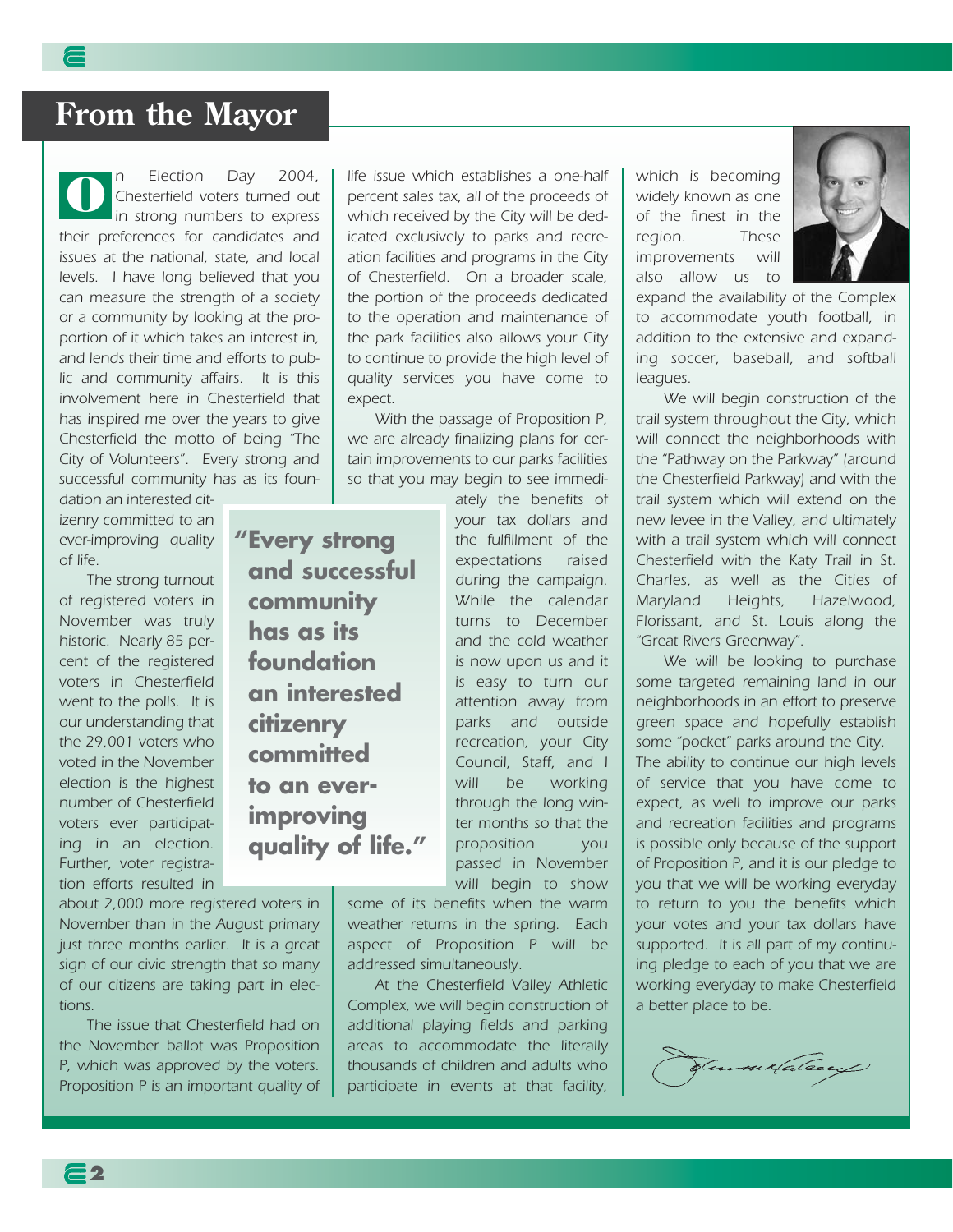### ArtFeast  $2005 -$ *An Evening of the Arts!*

![](_page_3_Picture_1.jpeg)

*Mark your calendar now for ArtFeast 2005, a starstudded evening that supports the cultural programming of Chesterfield Arts. ArtFeast will take place on Friday, Jan. 21 at the Doubletree Hotel.* 

*ArtFeast has been sold out the past two years and promises to be a sell out in 2005! This one-of-akind event kicks off with a silent auction of unique items including a variety of artwork created by artists from the entire region. Dinner features live jazz and three performances by just a sampling of the talented performing artists that we feature in our programming throughout the year.* 

*"Each year, we strive to make ArtFeast a signature event in St. Louis by featuring the wonderful artists who we work with at our gallery and through our performing art series that we present in the community. It is a great way for us to showcase the wealth of talent that St. Louis has to offer and give our guests a special evening of the arts," says Stacey Morse, Executive Director of Chesterfield Arts. We are equally pleased to have board members Jim Watson of Midwest BankCentre and David Asmus of Lashly & Baer participate as Co-chairs of this event," states Morse. "The arts are a true asset to our community and Chesterfield Arts is helping us to gain recognition in the region - I am pleased to be part of the organization and chair of this unique event," says Jim Watson.* 

*Don't miss the opportunity to attend ArtFeast 2005 on Friday, Jan. 21 at the Doubletree Hotel. Call Chesterfield Arts at (636) 519-1955 for more information or to inquire about corporate sponsorship opportunities. Tickets are \$125 per person and are tax deductible.*

*Proceeds from ArtFeast 2005 support Chesterfield Arts annual programming costs for gallery exhibitions, free performances at Westfield Shoppingtown, family theater at the West County Family YMCA, concerts at Bonhomme Church, art education classes at the gallery and special art events in the community.*

# The Arts Flourish in Chesterfield

*ew gallery… public sculpture… art classes… performances… concerts… art events… you name it and Chesterfield Arts is doing it! With their 3,300 sq. ft. of space near the mall, Chesterfield Arts has become the home for the arts in the community. Contributions by many dedicated companies in Chesterfield helped to transform an unused restaurant into a first-class art space featuring regional, national and international artists in the gallery, as well as art classes for children and adults and public art for the community to enjoy. Chesterfield Arts has something for everyone and is working to make the arts flourish in our community.* **N**

*Chesterfield Arts is a non-profit organization funded entirely by individual donations, memberships, regional grants and corporate contributions. To learn more about Chesterfield Arts or to become a member, please visit our website at www.chesterfieldarts.org or call (636) 519-1955.*

### *UPCOMING EVENTS:*

#### *Sept. 2004-05 "Two Seated Figures I" by British artist Lynn Chadwick*

*Chesterfield Arts is pleased to present the work of internationally acclaimed artist Lynn Chadwick at the Gallery at Chesterfield Arts. The work is on loan from the Chadwick Estate in London and was coordinated by art dealer JoAnn Perse of St. Louis. The sculpture is one of three on loan in Chesterfield and is the newest in the collection of public art that Chesterfield Arts has on exhibit throughout the community. FREE.* 

### *Nov. 5 – Jan. 2 "Chinese Artists in Academia"*

*An exhibition featuring art professors from throughout the United States. The exhibition is in partnership with Art St. Louis and was curated by Lampo Leong, originally from China and now Assistant Professor of Art at the University of Missouri-Columbia. The show is one of only four in the nation. Artist Jimmy Liu of St. Louis will have ceramic teapots on display. Opening reception will be from 6 - 9* p.m. on Nov. 5, and artist lecture by professors Lampo Leong *and Yinyxue Zuo from 3 – 4 p.m. on Saturday, Nov. 6. FREE.*

#### *Nov. 19 Holiday Performance*

*Enjoy an evening featuring scenes from the Nutcracker performed by Alexandra Ballet and a concert by the YMCA Youth Orchestra at 7 p.m. at Westfield Shoppingtown Chesterfield. FREE.*

#### *Nov. 20 Holiday Jewelry and Handmade Book Sale*

*This event will be held at the Gallery at Chesterfield Arts. A selection of unique items designed and created by Betsy Goldman, Wendy Walsh and M.J. Goerke from 10 a.m. – 4 p.m. FREE.*

#### *Dec. 4 Bach Society of St. Louis*

*The Bach Society will present their 2nd Annual Holiday Concert at the Music at Bonhomme series beginning at 7 p.m. at Bonhomme Presbyterian Church. A \$3 donation may be made at door.*

*Winter 2005 New Classes! Please check the website for new classes beginning in January.*

![](_page_3_Picture_23.jpeg)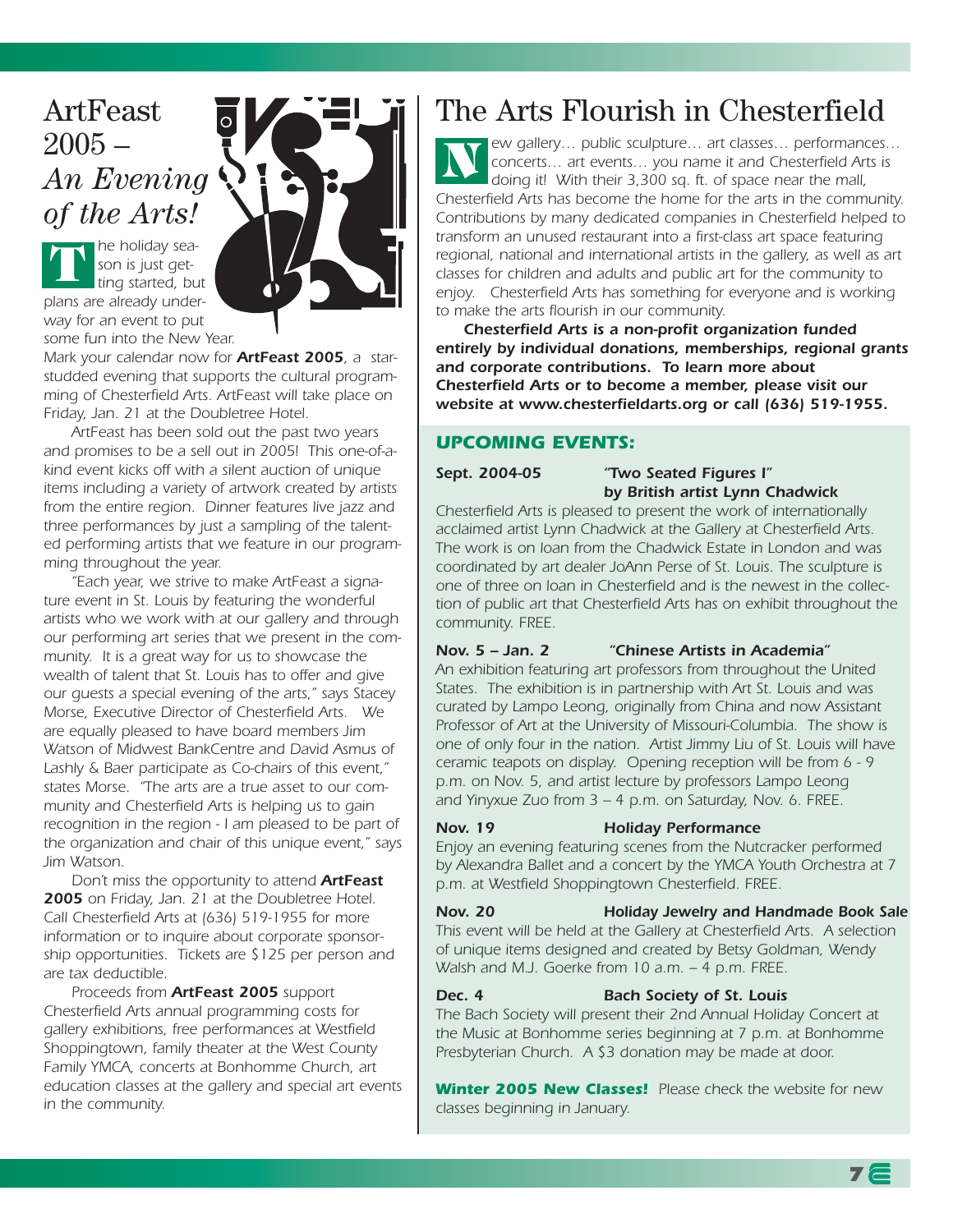# Deer Task Force to Hold Public Forums

*he West County Deer Task Force, formed in 2003 to identify and address issues concerning the deer herd in West St. Louis County, is holding two public forums. The first will be at 7 p.m. on Jan. 26 at Queeny Park in the Warming Room. The second will be at 7 p.m. on Feb. 10 at Chesterfield City Hall. All interested residents are encouraged to attend.* **T**

*The Task Force, comprised of representatives from ten municipalities and three agencies, is formulating recommendations concerning the high deer population and its impact on deer collisions, property damage and degradation of native habitat. The 2004 aerial survey in the area roughly bounded by Wild Horse Creek Road, Clarkson Road, Kehrs Mill Road and Strecker Road revealed a population of 86 deer per square mile. For a suburban environment, the Department of Conservation recommends between 15 and 20 deer per square mile. "Communities with such high deer populations are faced with safety concerns for humans and deer and ecological damage," said Erin Shank, Urban Wildlife Biologist for the Conservation Department.*

*The Task Force has completed a Summary of Findings,*

*which is available through MDC's website (www.missouriconservation.org). Based on the Summary of Findings and public comments, a final report will give recommendations for deer management to municipalities, parks and other agencies.*

*To report deer damage, please call City Hall at (636) 537-4000. For additional information, contact Erin Shank at (314) 301-1506, ext. 2239.*

![](_page_4_Picture_6.jpeg)

### Oh, Dear – *Don't Feed the Deer!*

*upplemental feeding is unnecessary, especially in a suburban environment rich in fertilized vegetation and increased forest edge. Feeding modifies the natural fear of man that deer possess as a protective instinct. It conditions a self-reliant animal to expect additional food at a certain time and place, disrupting natural travel routes as deer cross roads to access feeding areas. As deer congregate in larger unnatural groups, the chances for the spread of disease within* **S**

*the herd rise and the risk of car/vehicle collisions is*

*increased. The Missouri white-tail deer is beautiful, wild and selfreliant. They need our help to stay that way.*

### Upcoming Conservation Programs

*A series of FREE educational programs that help raise awareness about various environmental and nature-related topics will be presented in cooperation with Ellisville Parks and Recreation. Individuals, groups, and civic organizations are encouraged to attend. Pre-registration is encouraged by calling (636) 537-4000 for Chesterfield or (636) 227-7508 for Ellisville.* 

#### *ANIMAL HYBERNATION*

*"Where do animals go when it is cold and snowy? Have you ever wondered about the various techniques animals use to survive in winter? Fur-bearing mammals, frogs, turtles and even the smallest insects adapt in many fascinating ways.*

*DATE: Dec. 1 • TIME: 7 p.m. • WHERE: Park Admin Bldg (Ellisville)*

#### *SHOULD I KEEP IT?*

*The Saint Louis Zoo will offer this presentation on animal conservation. If a baby rabbit is found in a yard, should it be kept? Find out what types of animals make good pets and those that do not.*

*DATE: Jan. 15 • TIME: 10 a.m. • WHERE: City Hall (Chesterfield)* 

#### *BIRD MIGRATION*

*Beautiful songbirds will be returning from Central and South America this Spring. How can they find their way back from thousands of miles away? There is concern that residents will not see as many birds this year as in past years. Learn what is known from a St. Louis Audubon Society Ornothologist.*

*DATE: Feb. 2 • TIME: 7 p.m. • WHERE: Park Admin Bldg (Ellisville)*

### Backyard Resource Compost

*omposting includes recycled leaves, grass clippings and twigs from our yards into rich organic matter that can be added to the soil. Composting is a sustainable gardening practice promoting healthy soil that, in turn, sustains healthier plants. Healthy plants can perform their jobs of cleaning the air and conserving the soils, all of which sustains a healthier place to love. Composting is a practical and convenient way to transform backyard wastes into a resource. If you have trees, shrubs, garden and planter boxes, you have use for compost. By composting, you help your community meet a top priority for solid waste management by reducing waste.* **C**

*City Hall has free copies of brochures on Yard Waste Management, Homeowner's Composting Guide, Building the Compost Pile and Mulch: Your Tree's Best Friend.*

**6**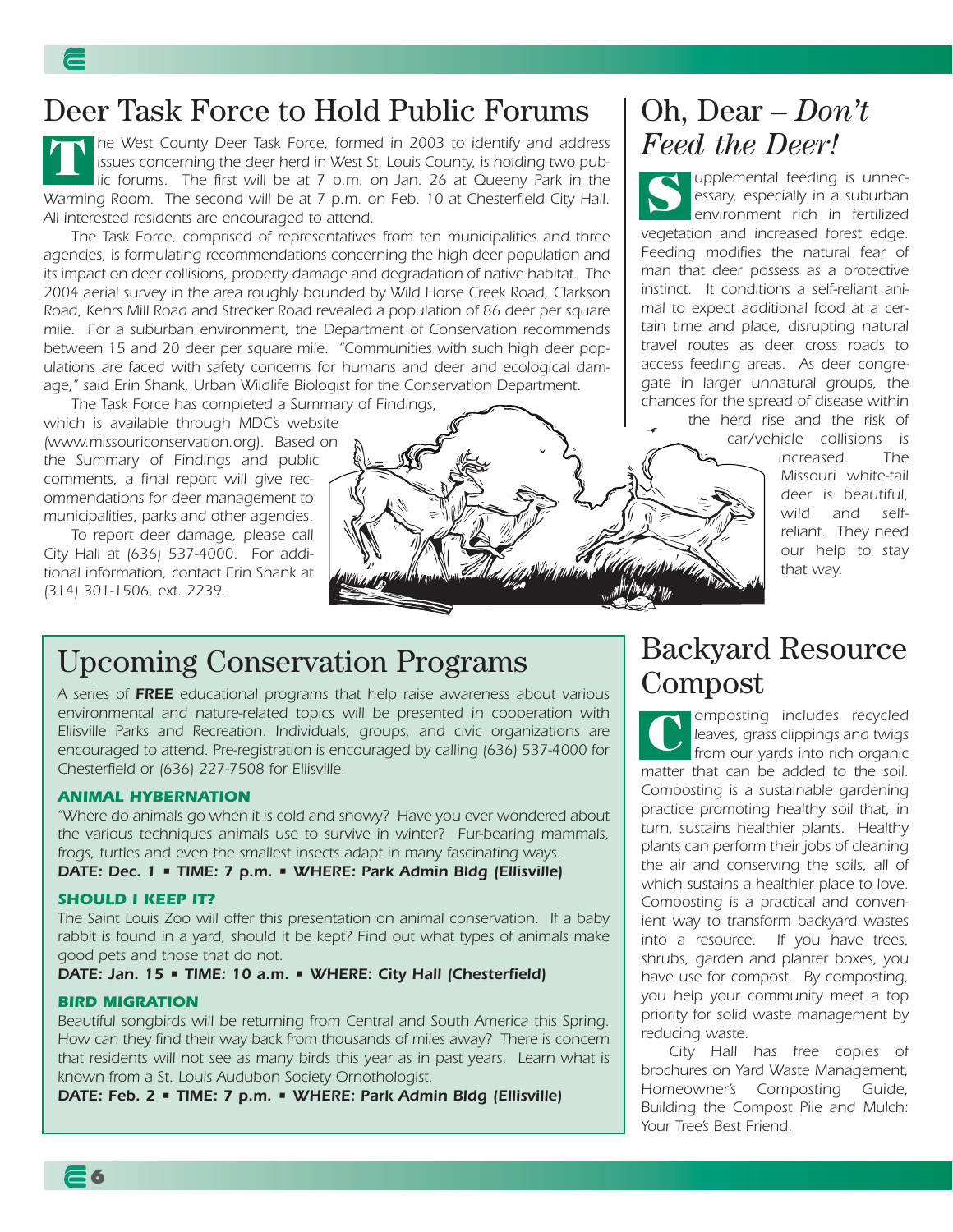### **City Council Actions**

### *ORDINANCES*

*Adopted parks rules and regulations (Ordinance No. 2102, June 21, 2004)*

*Increased the amount chargeable as an ordinance violation for passing bad checks (Ordinance No. 2104, June 21, 2004)*

*Amended the Zoning Ordinance defining new criteria for Home Occupation (Ordinance No. 2117, August 16, 2004)*

*Amended the Zoning Ordinance regarding the definition for private kennel (Ordinance No. 2119, August 16, 2004)*

### *APPOINTMENTS*

*David Whitfield re-appointed to the Architectural Review Board.*

*Jade Bute, Frank Holmes, Lynn O'Connor and Donna Unterreiner re-appointed to the Beautification Committee.*

*Suzann Brown appointed to the Drug Abuse Task Force and Robbyn Roth re-appointed to the Drug Abuse Task Force.*

*Marsha Boeck, Connie Farkas, Sue Gill, Marcella Mertz, Henry Pecherski, Don Wiegand and Bill and Terry Wunderlich re-appointed to the Historical Commission.*

*Richard Skoff re-appointed to the Police Personnel Board.*

*Barbara Briggs and Mike Schechter appointed and Darcy Capstick, Michael Congemi, Robin Gavlick, John Gruender, Michele Keesal, Peggy Morgan, Tom Rothwell, Peggy Shinn, Paul Soracco and Terry Weatherby re-appointed to the Parks, Recreation and Arts Citizens Advisory Committee.*

### Property Tax Facts

*ave you even wondered where your property taxes end up? There are numerous political districts that levy a property tax in the Chesterfield area, so deciphering the tax bill can be confusing. For an example (see below), the City used the average home value in Chesterfield per the Census Bureau and applied the 2004 tax rates for a resident in the Parkway School District and Monarch Fire Protection District. If you live in the Rockwood School district, however, the District's rate is 4.6394 resulting in \$2,425.35 in taxes received by the School District. If you live in the Metro West Fire Protection District, their rate of 0.997 results in a tax bill of \$558.00. You can see from the results that the City of Chesterfield receives less than 1% of the total property tax bill! The City's assessment is used exclusively for debt service on parks and may not be used for any other purposes.* **H**

#### *CITY OF CHESTERFIELD AVERAGE PROPERTY TAX PROFILE USING 2004 ASSESSED RATES*

|                                         |                                                | Avg            |                           |                   |
|-----------------------------------------|------------------------------------------------|----------------|---------------------------|-------------------|
| <b>Taxing Jurisdiction</b>              | <b>Home</b><br><b>Assessed Rate Assessment</b> | <b>Dollars</b> | $%$ of<br><b>Received</b> | <b>Total Bill</b> |
| Parkway School District                 | 3.6102                                         | 523.45         | 1.889.76                  | 51.90%            |
| <b>Monarch Fire Protection District</b> | 1.003                                          | 523.45         | 525.02                    | 14.42%            |
| Special School District                 | 0.9051                                         | 523.45         | 473.77                    | 13.02%            |
| <b>Community College</b>                | 0.2368                                         | 523.45         | 123.95                    | 3.40%             |
| Zoo & Museum District                   | 0.2765                                         | 523.45         | 144.73                    | 3.98%             |
| County Library                          | 0.15                                           | 523.45         | 78.52                     | 2.16%             |
| Sheltered Workshop                      | 0.085                                          | 523.45         | 44.49                     | $1.22\%$          |
| <b>City of Chesterfield</b>             | 0.06                                           | 523.45         | 31.41                     | 0.86%             |
| St. Louis County                        | 0.58                                           | 523.45         | 303.60                    | 8.34%             |
| State of Missouri                       | 0.03                                           | 523.45         | 15.70                     | 0.43%             |
| <b>MSD</b>                              | 0.019                                          | 523.45         | 9.95                      | 0.27%             |
|                                         | 6.9556                                         |                | 3.640.91                  | 100.00%           |

*AVERAGE HOME PRICE 275,500 Levied at 19% 52,345.00 Rate per \$100 523.45 Actual Tax Bill 3,640.91*

*Gary Durney and Tim Sauer reappointed to the Public Works Citizens Advisory Group.*

*Steve Lander, Mark Leach and Dan Rothwell re-appointed to the Landmark Preservation Commission.*

*Jack Geibe re-appointed to the Police Personnel Board.*

*continued on page 4*

![](_page_5_Picture_25.jpeg)

### *PARKWAY / MONARCH FIRE*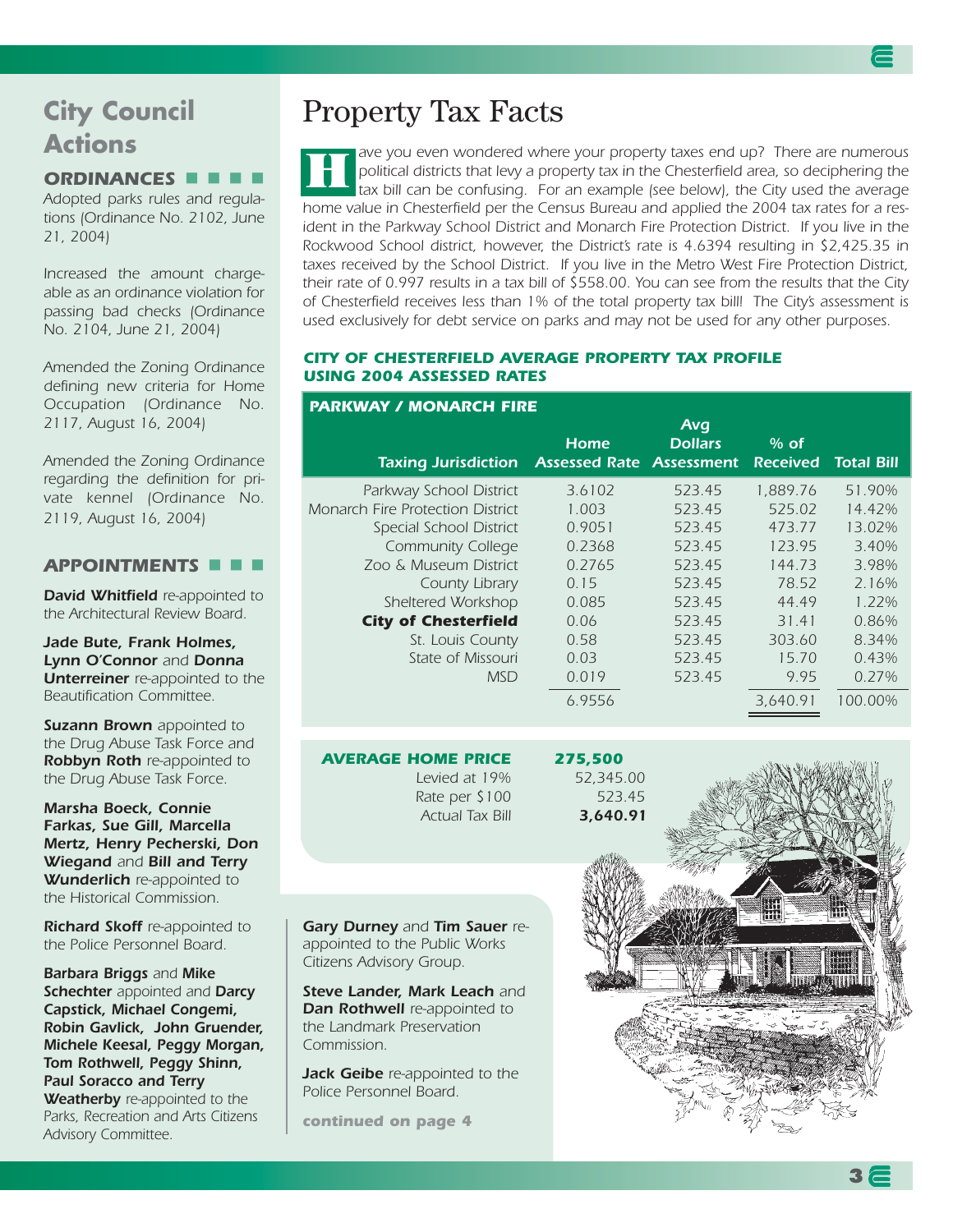### Tuesday Tales at the Carousel

### *Chesterfield Storytelling Series for ages 10 and Under*

*hesterfield Parks, Recreation and Arts invites you to Tuesday Tales at the Carousel, a storytelling series for ages 10 and under at the St. Louis Carousel at Faust Park. This special event takes place December 14. Future dates to be determined.*  **C**

*The program includes unlimited carousel rides before the speaker and one ride after the speaker, refreshments and stories told by professional storytellers involving seasonal themes and topics. Ride the carousel from 6:30 - 7 p.m.; stories from 7 - 7:30 p.m.; more carousel rides and refreshments from 7:30 - 8 p.m. Tickets are \$4 per person in advance (purchase tickets at City Hall, 8:30 a.m. - 5 p.m., Monday through Friday), or \$6 per person at the door. Children under 2 are free with a paid adult. Tickets are limited, so advanced purchases are encouraged.* 

### . . . . . . . . . . . . . . .

## Chamber of Commerce Winter Festival

### *HOLIDAY PARTY AND AUCTION*

*Date: Dec. 3 Time: 6:30 - 10:30 p.m. Location: Forest Hills Country Club Cost: \$50*

*Enjoy a wonderful evening of hors d'oeuvres and dancing, plus live and silent auctions. Advance paid reservations are required by Friday, Nov. 19. Call the Chesterfield Chamber of Commerce, (636) 532- 3399, for more information.*

#### *BREAKFAST WITH SANTA*

*Date: Dec. 4 Time: 10 a.m. - noon Location: St. Louis Carousel Building*

*Cost: \$10*

*Clowns, a magic show, carousel rides, games and more make this a great event that your child won't soon forget.* 

*Tickets can be purchased at the Chamber office, 101 Chesterfield Business Parkway.*

### Faust Historical Park Hosts a Winter Holiday

*inter Holiday at Faust Park has been scheduled from 5 - 9 p.m. on Friday, Dec. 10 and Saturday, Dec. 11. The restored, local area homes that make up Faust's Historical Park were built in the mid-1800's.* **W**

. . . . . . . . . . . . . . .

*Craftspeople will offer hand-made ornaments and gifts for sale. An activity station offers children the chance to make period decorations and toys for an additional fee. Re-enactors will demonstrate holiday traditional entertainment and provide tours. Throughout the night, minstrels will provide lively tunes, and hot cider and cookies will be served.* 

*The cost is \$10 per car or \$50 per bus. Pay at the gate. For additional information, please contact Faust Park at (636) 532-7298.* 

### *PROCLAMATIONS*

*continued from page 3*

*Le Leche League in recognition of World Breastfeeding Week*

*Boy Scout Troop #677 from Ellisville United Methodist Church for presenting the colors at a City Council meeting.*

*Yang Liu, age 7, for his "second place" in the North American Kumon Math Challenge at Washington University competing against students in Grades 1 through 10.*

#### *U. S. Army Recruiting Command for its 40 years of serv-*

*ice in recruiting young Americans to serve their country.*

*Ascension Early Childhood Center in celebration of "The Little*

*School" Week. Westfield Works Wonders Day*

*in recognition of their fund-raising event to support not-for-profit organizations.*

*Girl Scout Troop #201 from Shenandoah Valley School for presenting the colors at a City Council meeting.*

*Joy Kroeger-Beckner, sculptress, in recognition of her artistic talents.*

*Citizens Committee for the Environment in celebration of America Recycles Day.*

**4**